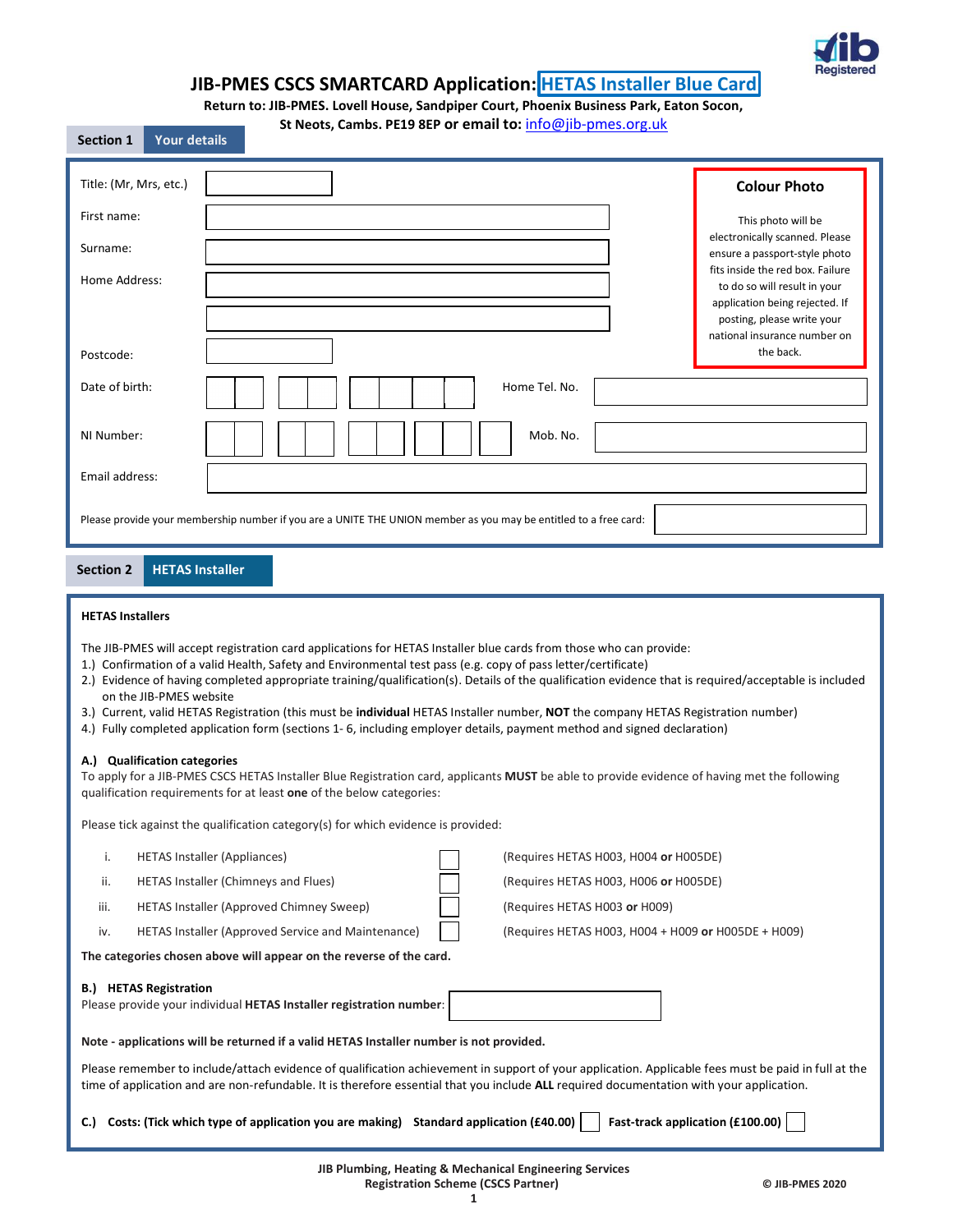

## 1. CITB Health, Safety and Environment (HS&E) Test

If you have passed the CITB HS&E test within the past 2 years, please tick this box and ensure you send a copy of your test pass letter with this application.

#### 2. Other applicable Health and Safety Tests

If you have passed any other acceptable Health and Safety tests/courses within the last 2 years, please ensure you send a copy of your test/course certificate with this application.

Failure to provide a copy of your H&S test pass could result in your application form being returned.

For a list of acceptable tests, please visit our website: www.jib-pmes.org

## Section 4 Employment details

Please provide details of your current employer or a company you have worked for (not a domestic client). If you are self-employed we will accept a company you have sub-contracted for. Your own company details are not acceptable.

| Contact person (must be a senior member of staff/Director): |                                                                                                                                                  |
|-------------------------------------------------------------|--------------------------------------------------------------------------------------------------------------------------------------------------|
| Company Name:                                               | Telephone number:                                                                                                                                |
|                                                             |                                                                                                                                                  |
| Address:                                                    | Postcode:                                                                                                                                        |
|                                                             |                                                                                                                                                  |
| Email Address:                                              | Please tick box if employer is a 'paid up' JIB-PMES Participant                                                                                  |
|                                                             |                                                                                                                                                  |
| been employed in the PHMES sector.                          | Please note that checks will be made with the contact person to ensure that details included on this form are accurate and that you are, or have |

## Section 5 Declaration

#### Applicant Declaration

By signing the below declaration, I certify that the details on this application form are correct and complete to the best of my knowledge.

I understand and agree that the information on this application form will be used by the JIB-PMES and its suppliers for the purpose of processing my JIB UK-PHMES card application. As part of the application process it may also be necessary to share your information with employers, labour agencies, training providers and awarding organisations for verification purposes.

I understand that my personal data will be stored in a secure database and processed in accordance with the requirements of the JIB-PMES Privacy Statement (which can be accessed on the JIB-PMES website: www.jib-pmes.org); the JIB-PMES Privacy Policy and the Data Protection Act 2018.

I also agree that the information contained in this application form may be used by the JIB-PMES or shared with selected third parties in relation to the provision of other services associated with my employment in the plumbing and mechanical engineering services industry.

## Important Information:

- I acknowledge that full payment will be taken at the time of application and is non-refundable. I understand that I have up to 90 days from submitting my application form to provide any missing or additional information required for my application. If this process takes longer than 90 days, I understand that I am liable for the payment of another application fee.
- The card remains the property of the JIB-PMES and can be withdrawn at any time.
- If all the relevant documentation is not enclosed with the application, the form and all supporting documentation will be returned.

| Signed: | Date: | D | D | M M | $\mathbf{v}$ | $\overline{\mathbf{v}}$ |  |
|---------|-------|---|---|-----|--------------|-------------------------|--|
|         |       |   |   |     |              |                         |  |
|         |       |   |   |     |              |                         |  |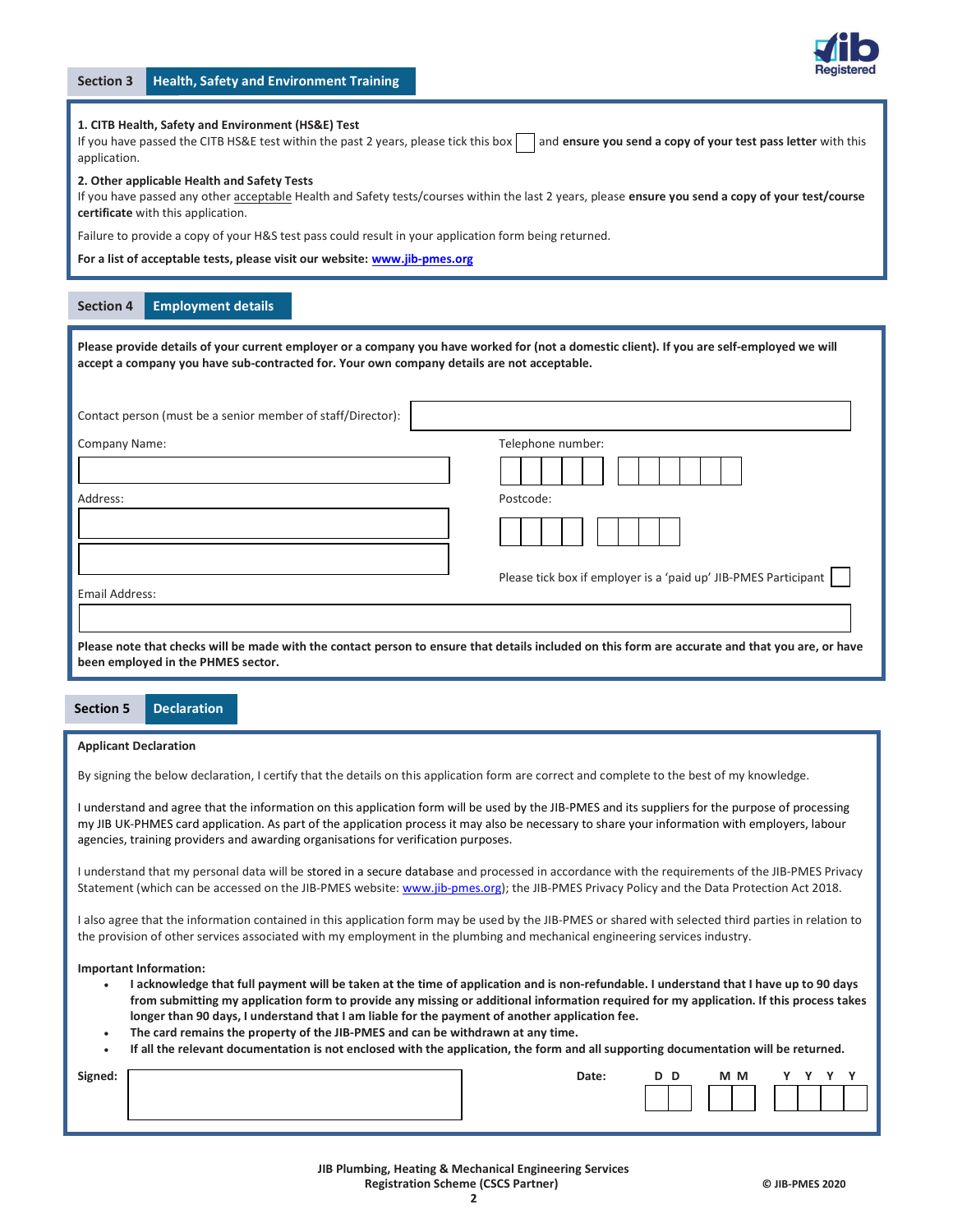| Section 6<br><b>Payment</b>                                                                                                                                                                                                                                                                                                                                                                                                            |
|----------------------------------------------------------------------------------------------------------------------------------------------------------------------------------------------------------------------------------------------------------------------------------------------------------------------------------------------------------------------------------------------------------------------------------------|
| <b>Payment options (Please tick)</b>                                                                                                                                                                                                                                                                                                                                                                                                   |
| Fast-track £100.00<br>Standard £40.00<br>No charge*<br>Please select one of the following payment options for your application:                                                                                                                                                                                                                                                                                                        |
| For standard applications card delivery is expected within 28 days of receipt of a correctly completed application form. The fast-track service<br>guarantees card delivery within 4 working days of a correctly completed application form. Those wishing to access the Fast-track service MUST pay<br>for their card via credit/debit card payment method. Fast-track applications cannot be paid for with cheques or postal orders. |
| *Card applications will only incur no charge if the applicant is either a member of Unite (confirm in Section 1) OR is employed by a 'paid up' JIB-PMES participant company (Section 4).                                                                                                                                                                                                                                               |
| Payment method (Please tick)                                                                                                                                                                                                                                                                                                                                                                                                           |
| I hereby authorise the JIB-PMES to charge to the credit/debit card as detailed below.                                                                                                                                                                                                                                                                                                                                                  |
| Card type:<br>Credit<br>Debit                                                                                                                                                                                                                                                                                                                                                                                                          |
| Card number:                                                                                                                                                                                                                                                                                                                                                                                                                           |
| <b>Expiry Date:</b>                                                                                                                                                                                                                                                                                                                                                                                                                    |
| Security code:<br>(last 3 digits from<br>the back of the card)                                                                                                                                                                                                                                                                                                                                                                         |
| Cardholder address:                                                                                                                                                                                                                                                                                                                                                                                                                    |
|                                                                                                                                                                                                                                                                                                                                                                                                                                        |
| Cardholder signature:                                                                                                                                                                                                                                                                                                                                                                                                                  |
| Cardholder contact telephone number:                                                                                                                                                                                                                                                                                                                                                                                                   |
| Cardholder email address:                                                                                                                                                                                                                                                                                                                                                                                                              |
| <b>ALTERNATIVE METHODS OF PAYMENT</b>                                                                                                                                                                                                                                                                                                                                                                                                  |
| BACS: Please phone the JIB-PMES on 01480 476925 for instructions<br>$\bullet$<br>POSTAL ORDER: Made payable to JIB-PMES<br>CHEQUE: Made payable to JIB-PMES (Standard applications only)                                                                                                                                                                                                                                               |

## Notes:

- 1. Full payment is taken at the point of application and is non-refundable
- 2. Cheques and Postal Orders should be made payable to 'JIB-PMES'
- 3. Where cheques or Postal Orders are used as the payment method, applications will not be processed until the payments have cleared the banking system (typically 7 days from receipt).
- 4. If we are unable to obtain payment from the above details the application will be rejected without further attempts to contact the cardholder. If you do not wish to complete the card details above, please use one of the other methods of payment. Applications without payment will not be processed.
- 5. Invoices will not be provided before or after payment.
- 6. Receipts must be requested at the time of application.
- 7. All details on this page will be destroyed following successful payment.